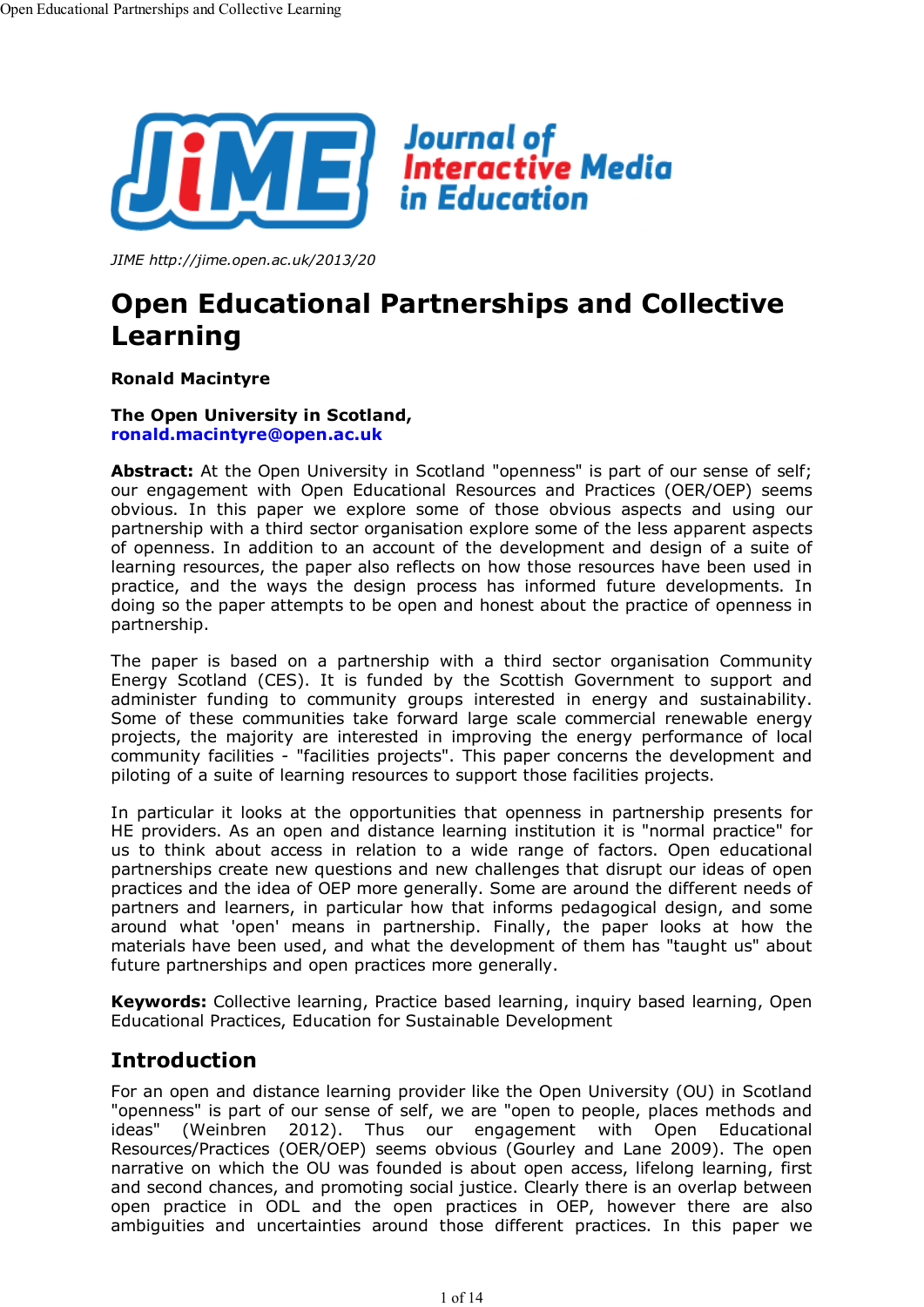suggest those ambiguities and uncertainties may be useful. The paper explores what they mean for the OU in Scotland through a case study of a partnership with a Third Sector organisation that supports community groups developing renewable energy projects. What OEP means *in* practice and *for* practice is explored in relation to what it means in partnership. The paper begins with an overview of openness and open educational practices more generally, then looks at partnership and the partnership in question. The paper then takes a practical look at learning design. It looks at the role of context, sector and partnership in shaping the form and function of the materials. Having explored the benefits of developing open content through partnership the paper examines some of the risks and how lessons that we have learned through the work have informed future developments.

# **Openness ….**

As an open and distance learning institution a multi-dimensional sense of openness and access is "normal" practice. For example, recent work on rural learning highlights: the way geographic factors layer and accentuate factors that exclude learners from education; and how digital connections reconfigure spatial relations accentuating the comparative advantage of connected rural learners, but at the same time making them feel excluded in comparison to urban learners (Macintyre and MacDonald 2011). Applying this institutional habit of understanding the open in the OU, as complex and multi-dimensional and relational, to OEP is instructive. In particular in relation to the altruistic reading of OEP - this focuses on the emancipatory nature of OER as a way to break down barriers to HE access for students. This "social justice" perspective highlights the ways freeing up knowledge benefits those people who might not otherwise be able to access education (dos Santos 2008). However, the altruistic narrative can be difficult to sustain as resources are only free and accessible to a point (Lane 2012). For example, the medium of exchange (the internet) has transactions costs for the producer and the consumer (Willems and Bossu 2012). As HE institutions have "freed up" their content, or created new OER (some altruistically, some for self interest) the proliferation of content has itself led to accessibility issues around the storage and the find-ability of relevant and appropriate content (Olcott 2012); and also access issues around provenance/trustworthiness (Masterman and Wild 2011). Alongside this are the ways that the OU understands open and the things that might restrict the freedom to access or use content that is on the surface open (Lane 2009). Solving all these accessibility issues is not cost neutral. To date much of the funding for OER has come from charitable foundations - the development of the OU's platform was supported by the Hewlett Foundation [1]. However, it is clear that if OER/OEP is to become part of "normal" education practice, financial models that support the content development and storage are required. This exploration of what openness in partnership means is also an opportunity to look at the role that partnerships might play in funding openness, and an opportunity to look at OEP outside the academy.

# **Open Educational Partnerships**

Developing partnerships is a key strategic area for the OU in Scotland; it has a wide range of partners (e.g Trade Unions, see Macintyre and Heil 2011). These partnerships are based on Widening Participation and are typically about providing routes into formal education for learners who would not otherwise have those opportunities. This institutional habit of working in partnership has been productive; it has allowed the OU in Scotland to embed materials within discrete local networks. This has been beneficial in a number of ways. It has allowed the OU in Scotland access to learners it would not have previously been able to reach, and it has led to adaptations in the support model. For example, work with Trade Unions in large Engineering works has been dependent upon and benefited from Union Learning Representatives in the workplace. They act as an important point of contact within the location for recruitment and pastoral support and this has allowed numbers growth and improved retention and progression. For the OU in Scotland this partnership approach is part of educational practice. The previous section highlighted that making content freely available can be costly, and while it may open access to content, that does not mean that it has broadened access. It also highlighted the tendency to focus on using open licences to release content from within the education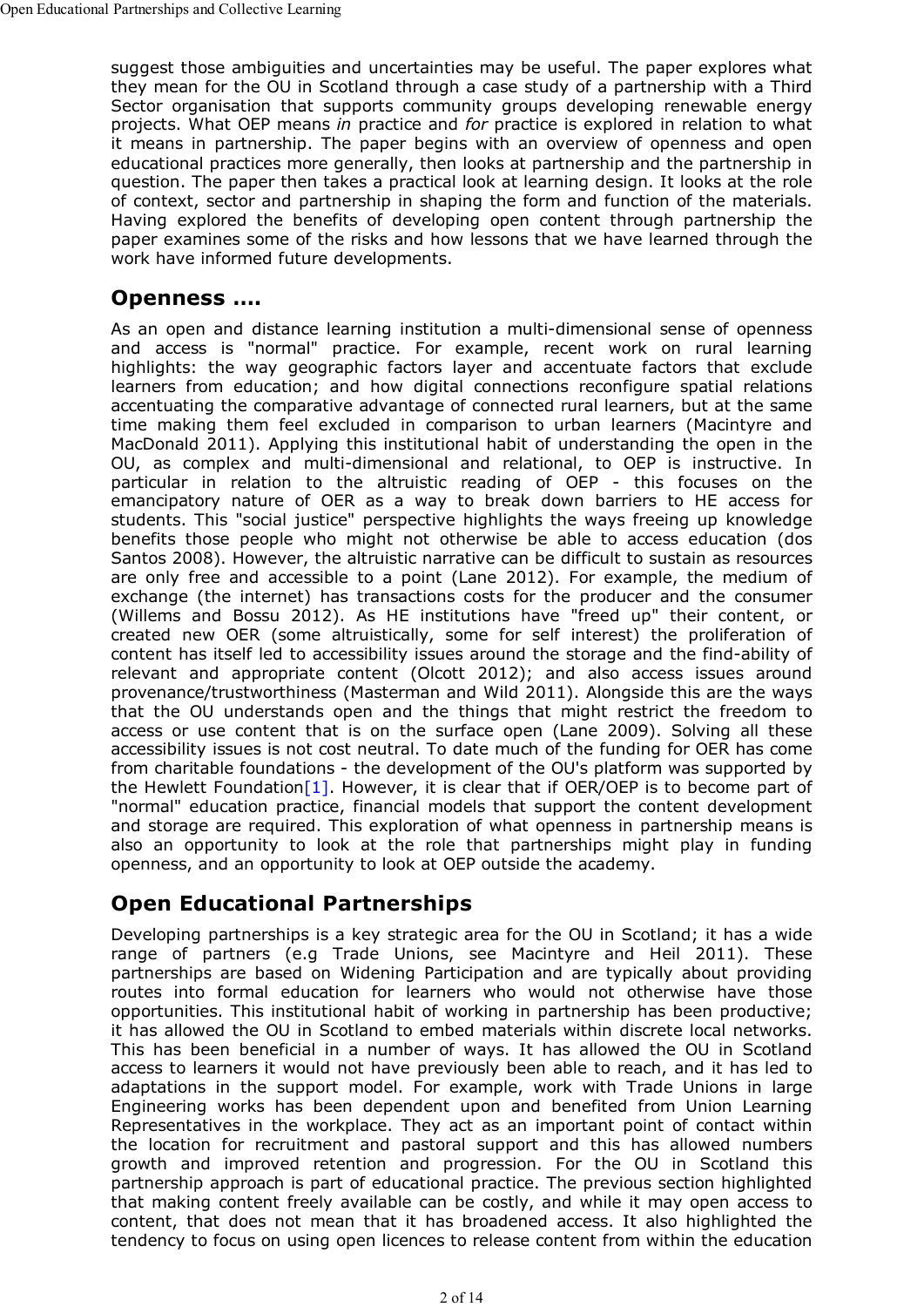sector, rather than looking at how open licences might be used to encourage and develop content across society. This observation, and along with existing educational practice informed an approach that considered the role that partnership might play in the development and use of open content, an emerging approach within open educational practices (McGill et.al 2013).

The paper is based on a partnership with a Third Sector organisation Community Energy Scotland (CES). The partnership developed out of a strategic review of the OU in Scotland's position within the renewables sector in Scotland. CES contributed to the report, and community energy was identified as a key sector. The partnership formally began in January 2012, at the time CES was funded by the Scottish Government to support and administer funding for community groups interested in energy and sustainability. It did this through programmes targeted at a range of potential community led projects, from large scale income generating projects to smaller projects based on improving the energy performance of community buildings. In Scotland the community energy sector is different from elsewhere in the UK as communities interested in the larger scale projects typically own the land, and those interested in projects can purchase and manage local assets more easily<sup>[2]</sup>. While some of these communities will take forward large scale projects, most are interested in improving the energy performance of local community facilities - known as "facilities projects".

CES are a registered charity, originally a networking and advocacy group for the community energy sector, their national[3] role developed over time as they took on and delivered more national contracts. Most of their income comes from servicing contracts for national and local government. However, the organisation also retains a focus on advocacy within and on behalf of communities, networking opportunities for communities, and Information Advice and Guidance (IAG) services. They are a distributed organisation with project officers based throughout Scotland. Their practices focus on the role of project officers who raise awareness of the potential of community energy, and provide on-going IAG on how to realise those benefits. Their organisational capacity is very dependent on those officers, specifically those officers' knowledge of practice. At the time they tended to engage with people face to face, on the telephone, or through group training sessions. In general it has tended to be a reactive service. At the start of the partnership they had started to codify those experiences into an online "how to" guide, and had created a large "toolkit" in PDF format.

For CES the partnership with the OU in Scotland grew out of a recognition (based on user feedback) that their resources were difficult to locate and to access. The purpose of the partnership was to use openness as a means to explore these issues through re-purposing existing resources, collating and codifying organisational knowledge, to create an open and meaningful learning journey for community groups. These concerns were particularly pertinent for small groups looking to improve energy efficiency within their buildings - at the time funding constraints meant that CES ability to provide support to these groups was uncertain. The focus of the case study in this paper is the design and development of learning materials for those "facilities projects".

# **Open Collective and Practice Based Learning**

The design and development of the materials needed to consider a number of elements. The first is a familiar one within OER/OEP and that is ensuring that any materials are structured in a way that mean they are open. Indeed it was CES recognition that their present resources were not fine-grained enough to be truly open (Masterman and Wild 2011), and the bulk meant issues around locating relevant material (Olcott 2012) that was the start of the relationship. However, as we moved from "them and us" to "we" other issues also emerged. There was the focus on content in practice to consider. We also needed to account for the fact that these complex sets of practices are not conducted by one person, they are done by groups and for the benefit of communities - they are collective learning journeys. In this section we explore what that meant for our design practices.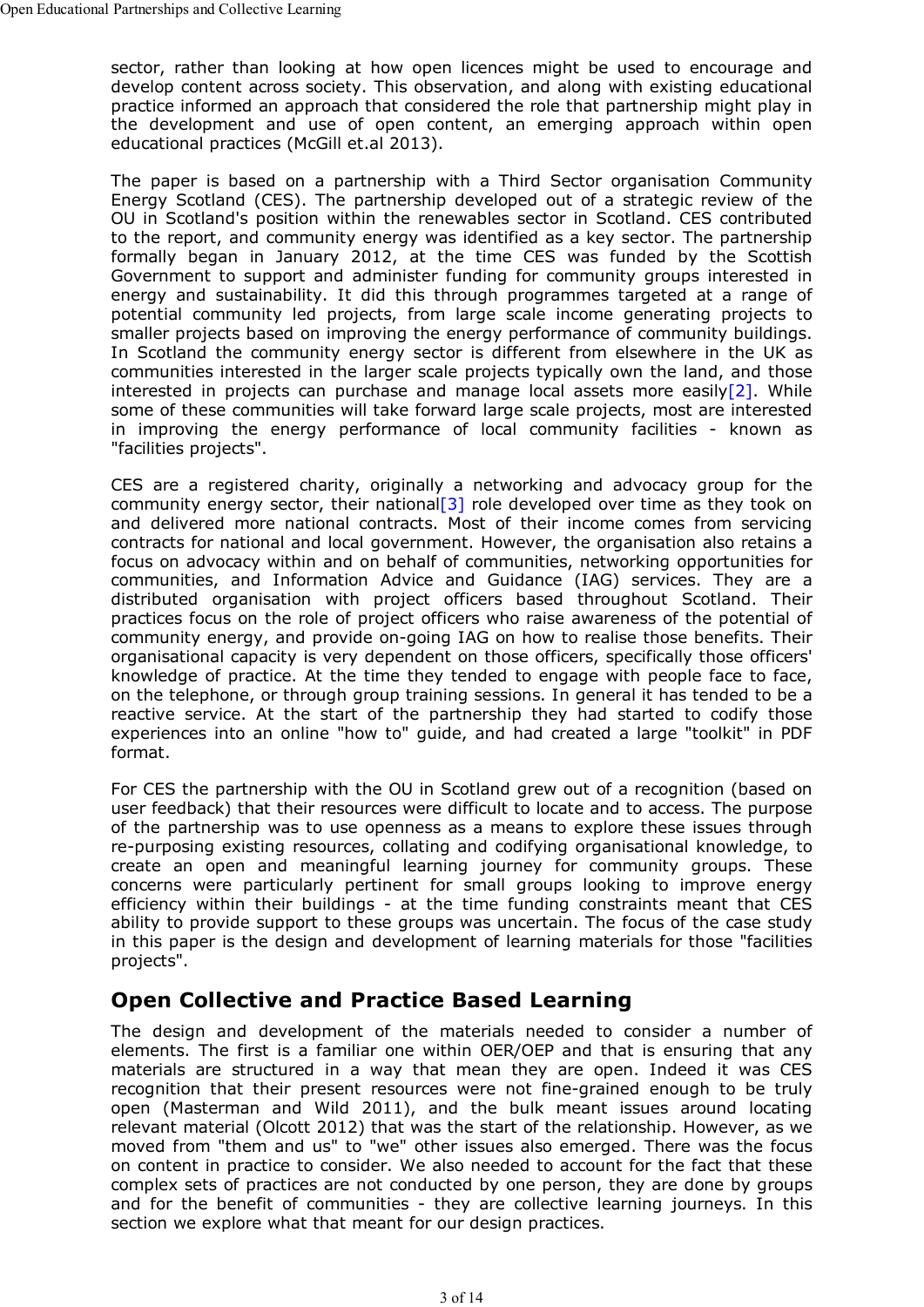CES were the "experts", they "knew" their "clients", and they "knew" what was required to deliver a successful project. What the OU provided was expertise in how to structure and develop a learning journey that supported those communities. This meant a co-production of the learning materials. The OU content production model is well suited to collaborative creation of content (Lane 2012). It is based on a team approach, where teams work together to create a learning journey, and with a range of authors to create learning materials. Once designed, these materials are subject to review by "critical friends". Typically teams only contain members of the academy. We wanted to ensure that CES and the OU in Scotland were equal members of the partnership. In part this related to the recognition that openness in partnership is a two way process, it was also about ensuring that the partnership "listened" to those with the expertise. Designing a learning journey in partnership with a Third Sector organisation is not part of OU standard production model - being open in this way meant we had to think carefully about our practice. Capturing CES knowledge of and how people actually developed and used knowledge and skills was crucial if we were to develop a learning journey to support those community aspirations. That knowledge was held at the individual and organisational level, often unstated, we needed to draw that knowledge out. We treated this as a design challenge drawing on thinking about design, but also drawing in participatory techniques familiar to people in community development.

The development of the material was based on a series of meetings and workshops that ran over a 6 month period. The early meetings were formal and focused on relationship-building and trust. For example, one crucial aspect that needed to be addressed early on was the "business risk" associated with making organisational and effectively private knowledge public. The organisation depends on winning competitive tenders from local and central government for its economic sustainability. For a small Third Sector organisation its competitive advantage is often its Intellectual Property (IP), its staff and organisational "know how". For CES the main driver for engaging with openness was a reduction in income from central Government, the client group was no longer supported by the funding CES received, but the demand for support from those clients groups remained. Openness allowed them access to the OU's open and accessible Virtual Learning Environment Labspace, and the possibility of a more cost effective way of supporting facilities projects. However, releasing that knowledge represented a risk. Many of the early meetings were about talking through the benefits of being open, but also more generally about building that trust. That is often down to individuals. However, for CES it was also about their inherent values, and their history as an advocate for the community energy sector was important. For the staff involved this was environmentalism and the values of Education for Sustainable Development (ESD). ESD pedagogy emphasises a number of factors, the role of shared inquiry and activities, the role of practice and practical actions, collective action, and transparency (Elam and Tropp 2011; Haigh 2006; Ellis and Weekes 2008; Holbrook 2009). These shared values, and the overlap with open practices, were important as we sought "common ground".

Our early discussions were about how we might take the existing content (from the toolkit) apply the principles of the 4 R's in OER (reuse, revise remix, redistribute see http://opencontent.org/definition/) to address the challenges around granularity and findability (Masterman and Wild 2011) then render on Labspace. However, it became clear that if we were going to account for those aspects and also codify and capture the organisational, individual knowledge and experience of staff in supporting these groups then we would need to do more than simply take existing content and openly licensing it on a VLE.

Early on we identified the key role that front line staff played within CES, and we wanted to engage them as creators of content. This was about accessing their "personal practical knowledge", about the sometimes invisible knowledge of social relations, existing practices and being open and flexible enough to look at developing education materials built on existing practices (Catney et.al 2013). The idea of the design space, the physical location, the present work and experience, and the range of possible "what works solutions" was useful (Sanders and Westerlund 2011), as it helped us uncover and talk about the different approaches we might take to the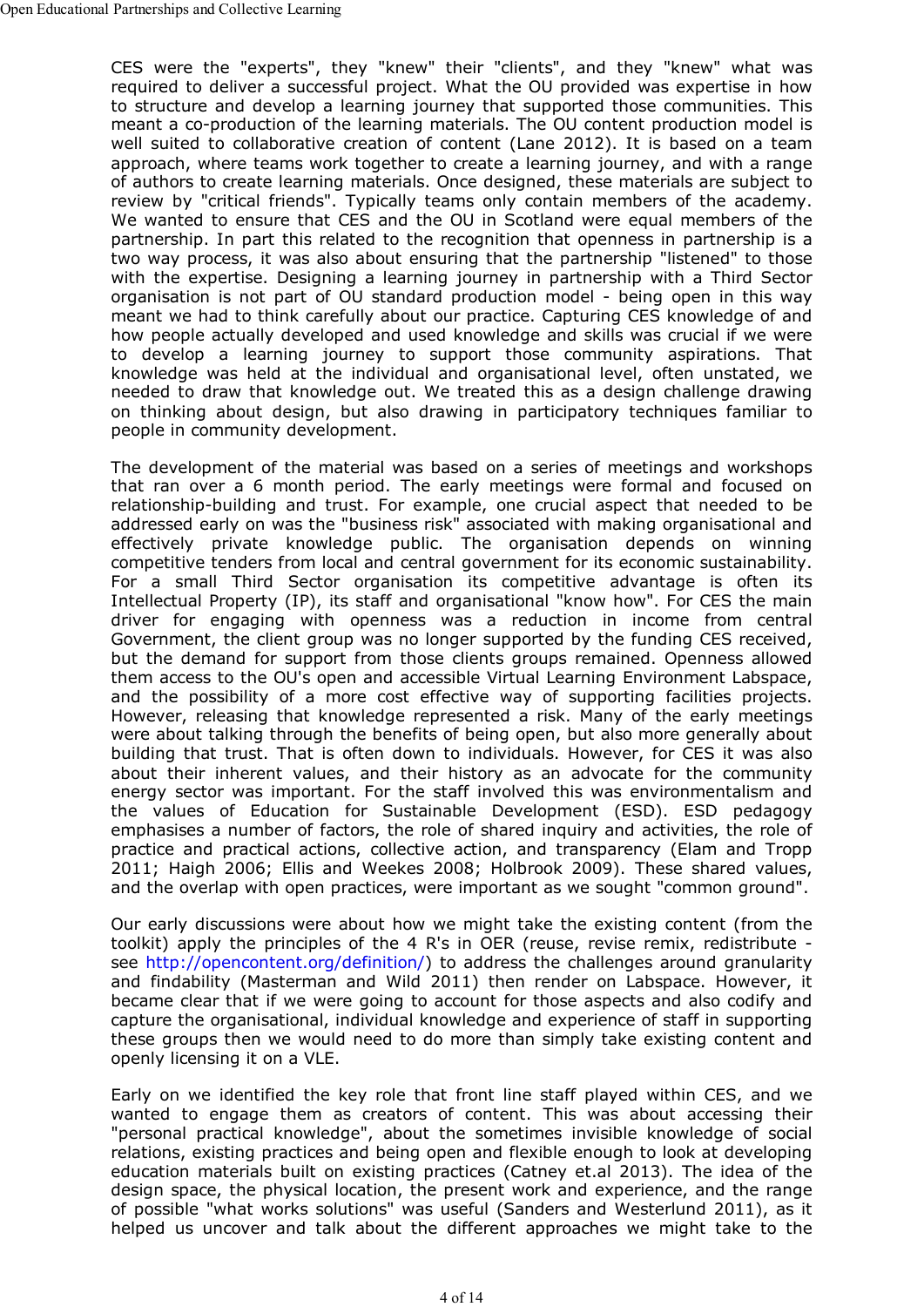design process. We held a series of workshops in the CES offices, this location was deliberate as we wanted to ensure that at least one element of the design space (the physical location) was familiar.

One of the challenges identified when working with partners who are not designers and treating them as designers is that people often lack the tools and the confidence to think of themselves as designers (Sanders and Westerlund 2011). The early workshops were about sharing stories and experiences, about uncovering those aspects of all our practices that we felt "worked" and testing them against alternative models. These collaborative reflections have been identified as an important component in new approaches to education, as we move from seeing ourselves as suppliers of content to learning designers (Mor et.al 2012). Once we had spent time together building up trust we started to look at the learning journey itself. Thinking ourselves as a team of designers helped. It helped us consider how we design for openness (which drew on existing practices), however, it also helped us identify the other aspects that needed to be considered, and explore potential solutions to these design challenges.

These learning journeys have a number of different components, requiring a broad range of knowledge skills and experience. For example, typically having identified a need to consider energy in their building a community group will need to; analyse bills, conduct an energy audit, inspect the building and look at feasibility of different options, consult with the wider community, raise finance, select and manage contractors, and conduct on-going monitoring, a complex suite of practices that cut across normal disciplinary boundaries. This presented two challenges, one around how we might capture and make explicit those complex practices, and one around how we might design a learning journey that supports those practices.

For these communities the purpose is not to acquire knowledge only for itself, but to make material changes to the fabric of a community building to improve its energy performance. This practice element means recognising that learning facilitates and is in turn facilitated by "doing" (Sorensen 2009), and asks us to consider how the pedagogical design supports those socio-material practices. For users of the content the knowledge and skills are applied to a series of tasks. Learning is through "doing", engaging with techniques and technologies in the material world (Fenwick et.al 2011). Learning is shaped by those material relations and the material fabric of the building is in turn shaped by what has been learnt. The material fabric of each building is different, and drawing on existing support practices CES wanted to emphasise the important role of their Project Officers in contextualising content and mediating material relations - a theme we return to later. As a learning provider the OU in Scotland was familiar with this reading of learning practice, as it is part of a supported open learning model. While this draws on familiar practices of what it means "to do" open learning, the context extends our sense of OEP, it has moved beyond the practice of openness within the academy, or of our partners, and begins to consider how open practice informs material practices.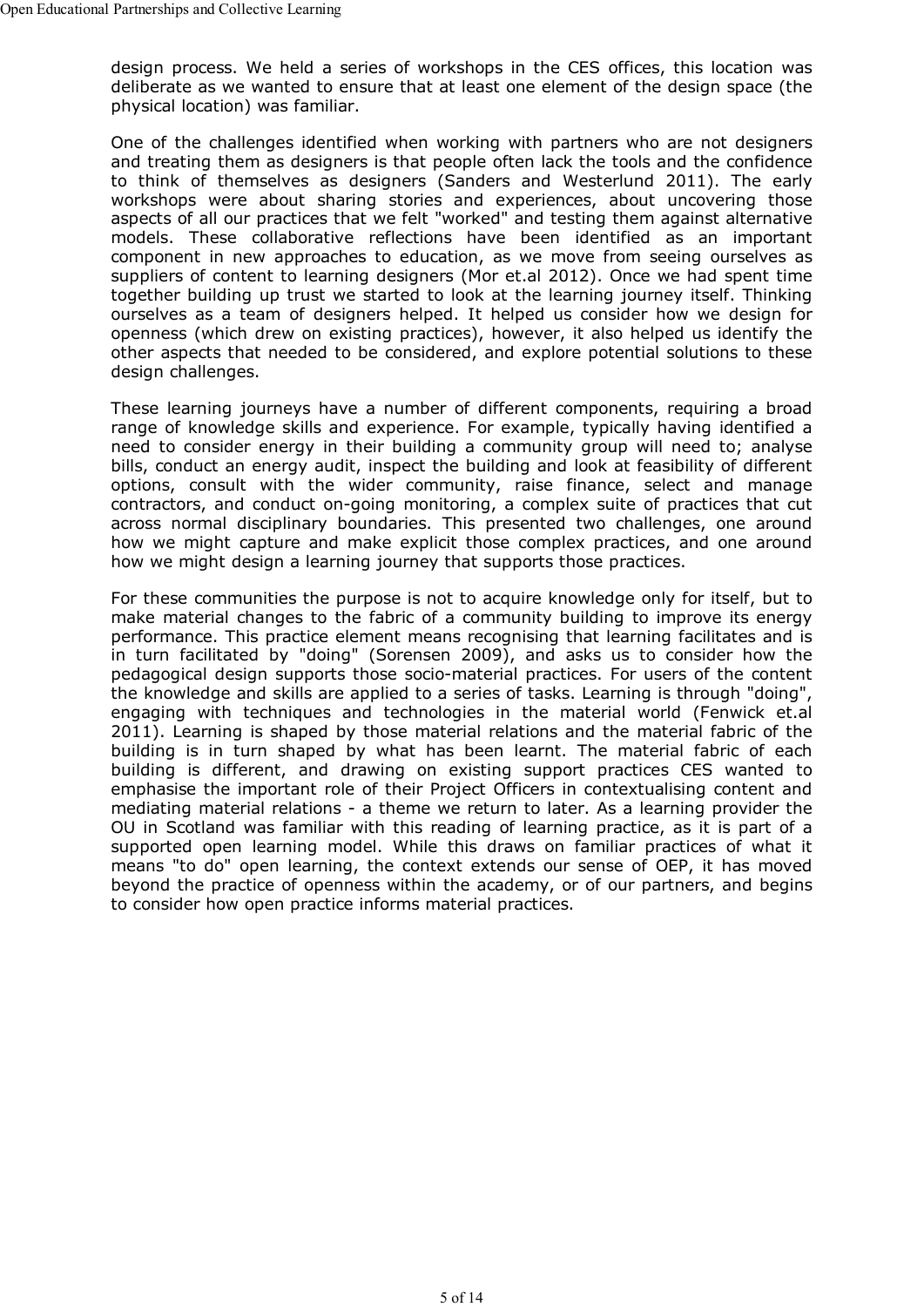### Figure 1: The Introduction to the "Workbook" on the OU's Moodle Based VLE Labspace



This is a type of facilitated "inquiry based learning" (Scanlon 2012) with very tangible outcomes. As we developed our collective understanding of the components required for a community to improve the energy performance, we realised that as the learning design structured "enquiries" and guided tasks, it also needed to provide a way to record and analyse "data". The most elegant design solution would be to embed data collection into the web portal - something that would have allowed us to track and account the 4R's of openness. However, CES emphasised portability was important to communities practices, this was not a solitary learning experience in front of a computer, but practice based social and material relations, often conducted in places without digital infrastructure. Something that mirrored the OU concerns about the degrees of freedom offered by different readings of the open in OER, in particular digital inclusion (Lane 2009). We created a spreadsheet along with various other templates that could be downloaded, adapted and shared between individuals in the group and with the wider community (see Figure 1). The users themselves create content as they complete tasks. Work on "inquiry based learning" emphasises the role that this approach to having people structure their own investigations has in embedding knowledge and skills (Lee 2011; 2012). It was our sense that these objects would become socialised within the community. The socialisation of these mediating "learning objects" (Liu et.al 2012) within the group, the geographic community, and the wider CES community, helps support the development of peer learning communities. Building peer communities has been strongly linked to developing awareness of energy and sustainability (Crook and Macintyre 2011).

Having selected a "simple" and portable solution for capturing the data we now needed to look more closely at how we would facilitate the collection of the data. Exploring this with our partners we looked at how a persona or scenario's (Holtzblatt and Beyer 2013) based approach might help us. We asked project officers to use their experience to write up a series of "imagined communities". Together we then explored and talked through the assumptions and identified the key practices. It became clear that issues around sustainability are at once about practical technical concerns, and social factors, they are by their nature interdisciplinary (Barry et.al 2008). The everyday practices of CES project officers and communities are concerned with material and technical problems and solutions, scientific knowledge and social cultural and political factors, they are by their nature interdisciplinary, and the learning design needs to account for that. One thing that also became apparent through the development of these scenarios was that these are not individual learning journeys. Each person within the group takes a different role and uses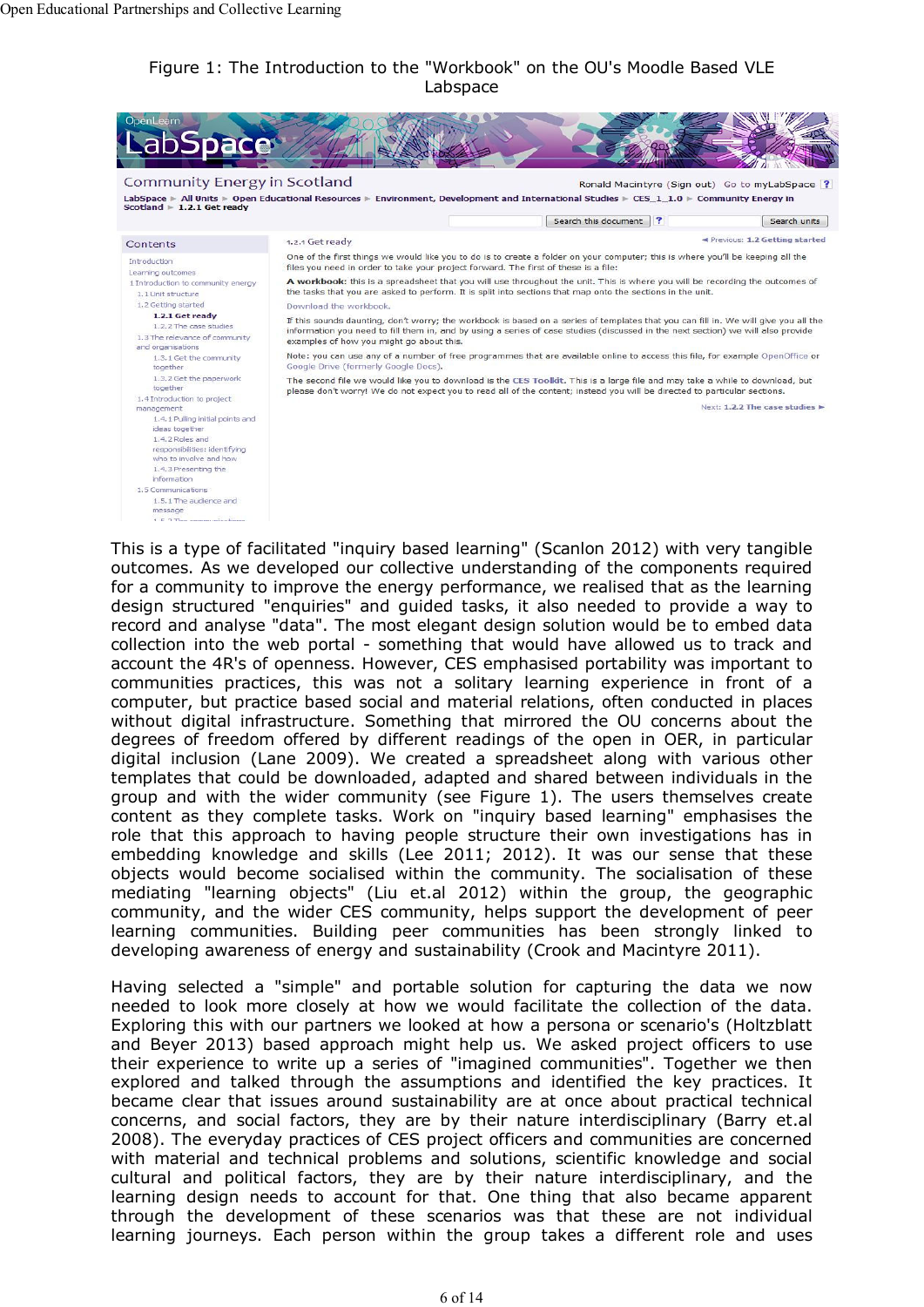different resources. Learning is shared, in terms of the knowledge and skills required, and also the outcomes. Within our "imagined communities" we allocated different sets of existing skills, and different roles of different people in the community to illustrate the different ways people might use the resources. This means resources whose "granularity" and flexibility accounts for collective learning journeys and facilitates those inquiries.

### Figure 2: The Introduction of the Communities that Guide Users through the **Materials**

#### 1.2.2 The case studies

Previous: 1.2.1 Get ready

Before we go any further, let me introduce some of the communities and characters who will be sharing this learning journey with you.

#### Case study: Auchincruive

Fiona Boyd lives in rural Ayrshire. She has lived in Auchincruive all her life, and uses the local sports hall for fitness classes; her children also attend regular youth events. The community recently set up an association to run the centre, as a result of which they have a 25 year lease from the council. Now that they manage the centre and are responsible for the bills, the high costs of running the building have become very apparent.

#### Case study: Creagan

Julie Harper lives in Argyll. She has two young children and uses her local centre frequently after moving into the area with her husband and young family a few months earlier. Julie has recently joined the Creagan Development Trust, and currently works for a local construction company, overseeing schedules and budgets for builds. Julie would like to help the Trust to improve the local centre building so that it can be better utilised by local groups that are presently lacking the necessary facilities. She has found it difficult to find services and activities for parents, toddlers and babies in the local area and she is aware that like her, there are others who'd like the hall to be used for these. Her interest in developing local amenities led her to volunteer to join a subgroup set up to explore the development of the local facilities.

#### Case study: Shetland

Tom, Janice and Willum all live in Shetland and are involved in running the local Stanley Hall Youth Centre. Tom is chair of the management committee and was involved in raising the funding to build the centre, Janice is a volunteer and local school teacher and Willum is a retired builder who is also on the management committee. The long term sustainability of the centre has been called into question by cuts to the funding that they get from the council.

The persona approach and the use of online content that could be taken offline suggest a "typical" self-supported learning journey. However, these learners are rooted in practices and in the world. The material fabric of each building would differ and while the spreadsheets allowed people to account for those differences, it was clear that people may also need face to face support. In addition, and perhaps more importantly, these projects rely in Government funding, and those structural supports vary over time. The decision was made to "build in" support from CES Project Officers. In part this was based on the experience of CES, but it also builds on research into to the community energy sector that explores individual and community motivations. Research in this area has found that social movements and mobilisation often requires groups that can mediate and interpret the political and financial barriers, and enablers, in particular as those structures are subject to frequent changes (Bomberg and McEwen 2012).

### **"Rolling-beta"**

This paper is about the design process. However, these materials are meant to be used in practice. Although the main focus of this paper was the design process, it is also important to see how these materials have been used in practice. This section provides information about their use. The "beta" materials were uploaded in August 2012, and were launched in November 2012. Between August and January 2013 the site had around 5000 page views. These were crude measures. For the more recent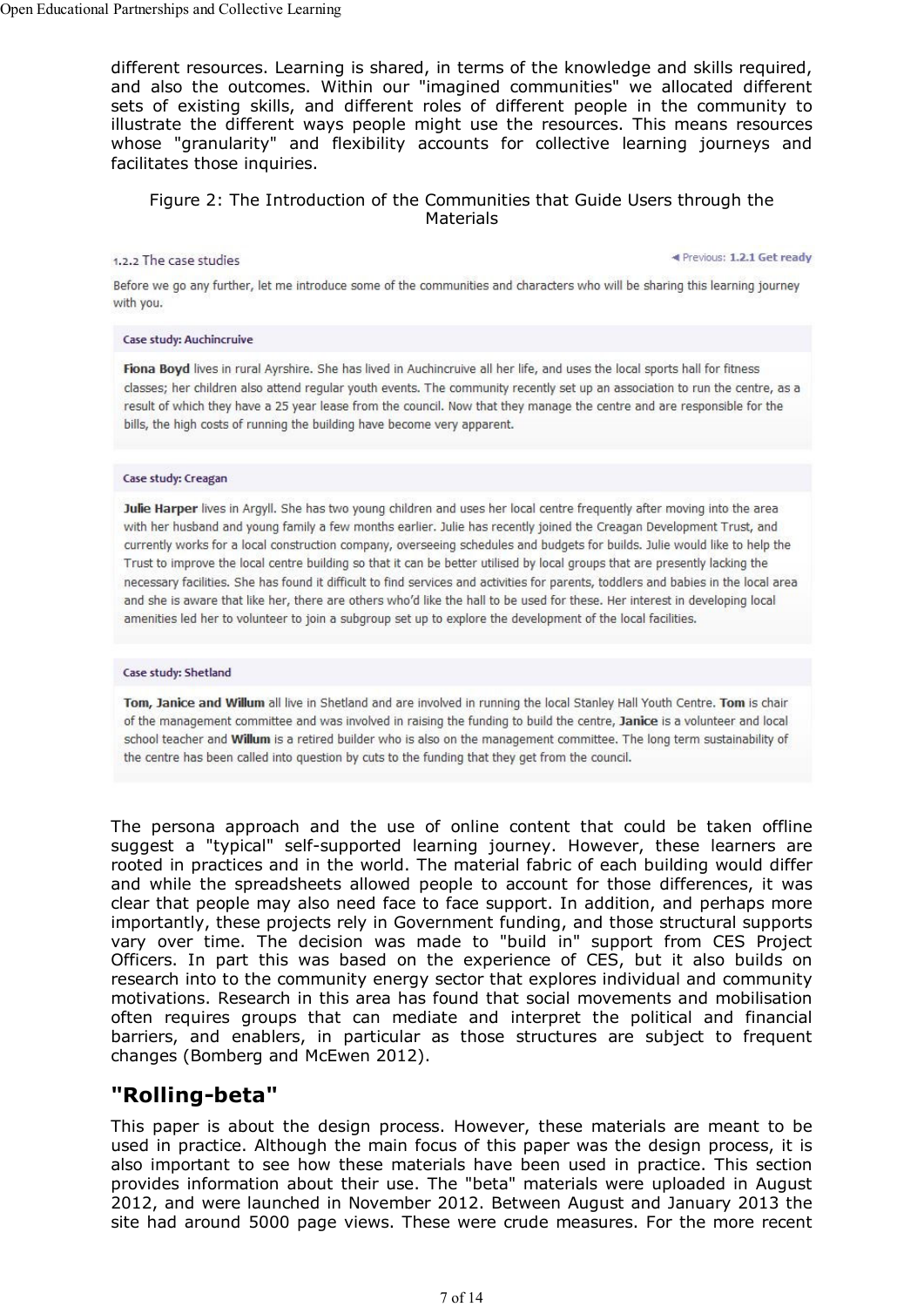post launch site statistics (up to the  $1<sup>st</sup>$  of June 2013) we have stripped out all the users who are clearly Open University related, and tried to look a little more closely at exactly what users have been doing with the material. The headlines are shown in Figure 3.

Figure 3: In Numbers, End of November 2012 to June 2013

281 downloads of content

99 of the downloads are files, though it is not clear which files as that is not logged.

The resource views are logged, of the 63 views the majority (26) are for the workbook.

1941 records of people viewing the module, though we cannot say how many individual users that corresponds to

Only 6 people have enrolled and registered in the module

We have a record of 372 course views.

No forum activity has been recorded, though there have been 33 forum views

While this tells us loosely how often is has been viewed, and for example, that people are downloading the "mediating" object (the spreadsheet), our choice of a spreadsheet (made for accessibility reasons) does not tell us how it is being used, or shared $[4]$ . The lack of log in and the unreliability of IP addresses as an analytical tool make it difficult to understand exactly how well our design supported the 4R's of openness. As has been noted elsewhere the open nature of the materials makes it difficult to assess how useful they are in practice (McAndrew and Cropper 2010). A further challenge was the time-scales involved. We recognised that in community energy projects, 18 months to 2 years is considered "quick". For example, in November 2012 we began a conversation with a Local Authority that was using locally available funds to support "facilities projects" in its area. The local authority staff members used the materials to learn more about community energy and are working alongside local CES staff to raise awareness. They hope to have groups "up and running" by Autumn 2013, and are happy to work with us to explore how the resources can support the learning journey of those communities.

Being open in this way and evaluating that openness over those time scales has significant resource implications. Our design intention was that these materials would be used in conjunction with CES "front line" staff, and that we would be able to track how they were used in practice through our relationship with the organisation, using those experiences to update the materials - a rolling beta. Our understanding of how the materials would be used by communities *in* and *for* practice was mediated by CES. However this has not been the case. Like most Third Sector organisations CES are caught in an ongoing cycle of funding applications. In February 2013 it became clear that the organisation's focus was on grant applications, and explorations of how these materials were used in practice was dropped. For the evaluation this was a major issue as CES were the "gatekeepers" to those communities and the design of the materials was based in a "supported model".

However, in Summer 2013 CES re-engaged with the partnership. Together we set out a strategy to explore how we would evaluate the use of the resources. The first part of that evaluation was a survey of front line staff ( $n=17$ ) followed by "opt in" interviews, and the second part a survey of community groups followed by a suite of interviews. Only the first part of the process is reported here. The staff survey asked if staff were willing to be interviewed and a small section of staff  $(N=3)$  were interviewed to explore how the materials were used in practice. We also returned to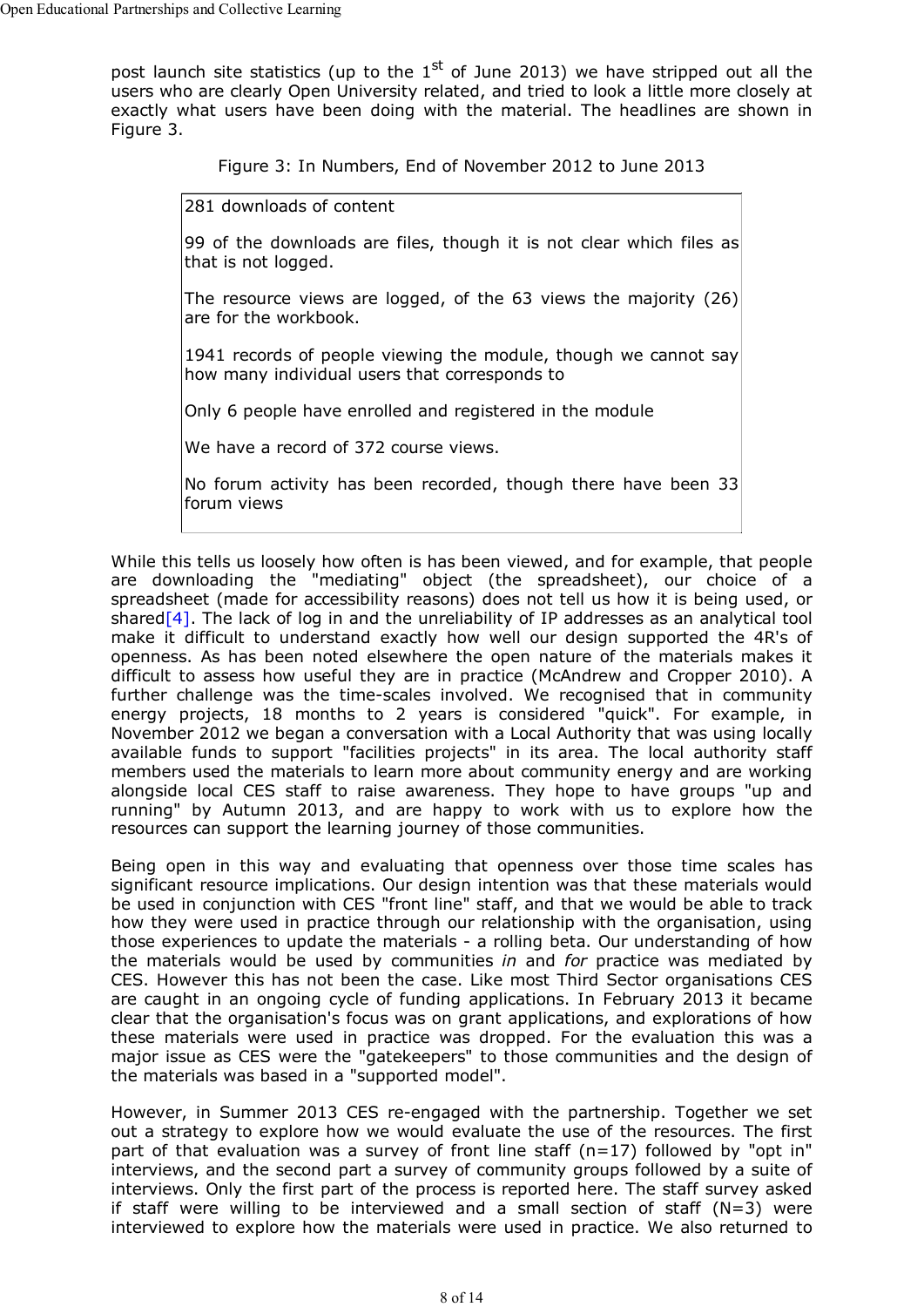the senior management  $(n=1)$  and some of the original writing team  $(n=2)$ . 76% of staff replied to the survey, the results are reported below.

It found over 90% had heard of the resource, and 75% had used the resource. The survey asked those who had used the resource to indicate the types of use they had made of it.



Figure 4: How Front Line Staff Have used the Content

In this section please tell us how you have used the resources, tick all the options and statements that apply

In the survey the dominant use seemed to be 'personal study', followed by 'recommended to community groups'. In the interviews when asked about how and whether Project Officers had used the materials in the way they were designed, to facilitate inquiries supported by them, none of the interviewees had done this. Instead, what they tended to do was direct any community facility projects to the unit as a self-study resource, and then point them to another large national energy charity who might be able to support the process through advice on business loans for energy improvements. The principal role of one of the interviewees was supporting community energy initiatives in areas of multiple deprivation, they indicated that for those clients the value of the material was uncertain. In their experience, while some of the groups supported by other officers were motivated by environmental and economic factors to improve the energy performance of their building, most the groups they worked with simply wanted direct and "hands on" help from CES to reduce energy costs.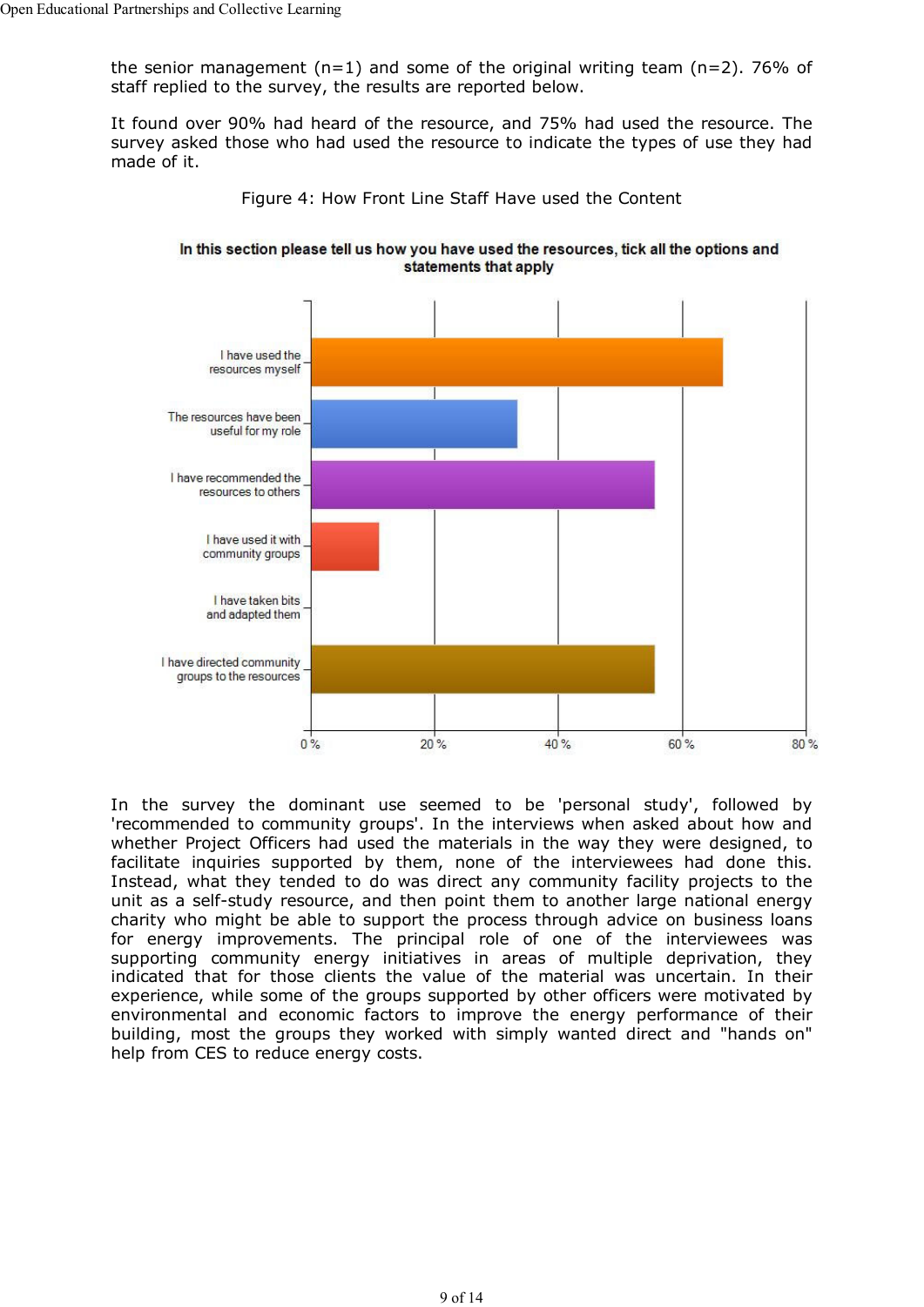### Figure 5: Front Line Staff and "How they Find Things Out"



This is about how you learn, please select all the options and statements that you feel reflect the ways you learn and your experience of learning.

The survey also asked what kind of information seeking behaviours people preferred and their experience of education. We found that social searching (asking other people) was dominant as was the use of the internet (Figure 5). Above we noted (see Figure 4) staff were using the content themselves, and signposting it to colleagues in other development organisations. For example, one interviewee who was from a business background, indicated that they "studied" the resource in August 2012 as part of their induction. It was useful to them as they wanted to access introductory materials for work related reasons and had no need for credit. Here open practice is supporting Continuing Professional Development (CPD), this chimes with our conversations with local government who have also been using the content as CPD. These project officers and related development officers are often physically remote from each other, or remote within their organisation, and thus may be distanced from professional networks and access to CPD. Reflecting on the interviews and the design process and discussing this with CES the suggestion is that what we created was produced by professionals, and perhaps for that reason is actually most useful and used by professional development workers, rather than the volunteers we had sought to support.

## **Reflections on Partnership and Learning Design**

Having looked at content in practice, let us return to CES and partnership in practice. Originally our partnership was based on mutual trust and understanding, it was built up through the design workshops and seemed to us to be based on shared values around ESD and being open. The context for disengagement at a strategic level was uncertain funding. We found this at an operational level as well, with the loss of funding (in 2012) for facilitates projects and the loss of core funding from central government having a profound effect on staff. There was a great deal of uncertainty over whether front line staff would "keep their jobs". In this context innovations around partnership and openness along with servicing unsupported client groups (like facilities projects) was no longer a priority. What is the context for re-engagement? It appears that the economic uncertainty surrounding the organisation has led them to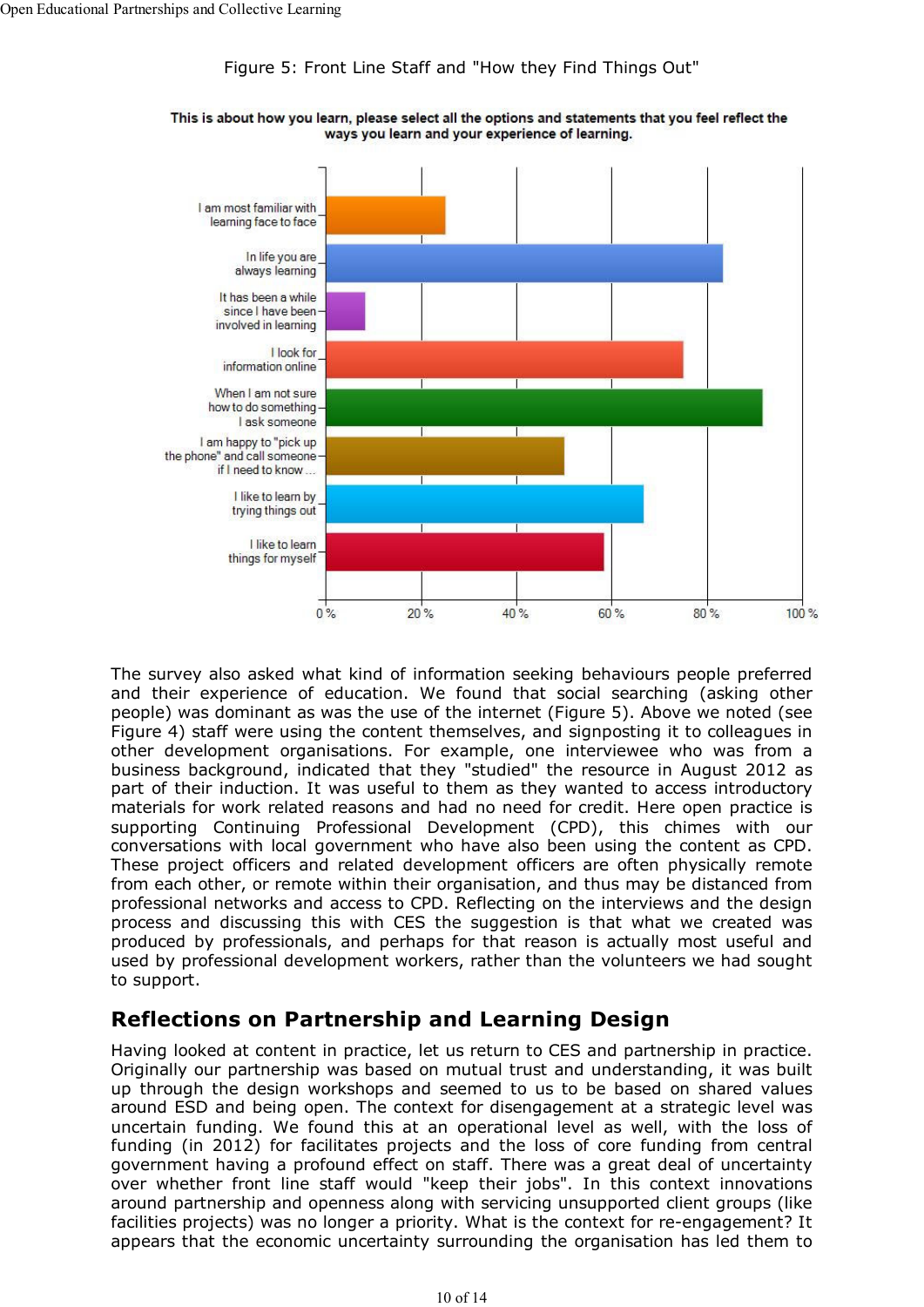explore alternative business models, and they have become interested in the business of being open. There are clear parallels in this narrative with the tensions between the altruistic and the self-interested narratives that surround openness within the academy (Olcott 2012). Being honest and open, from the OU in Scotland's perspective the genesis of the partnership was a strategic review of the renewable energy sector in Scotland. It identified community energy as a key sector with which other HEIs' had yet to engage, we identified our experience of learning design as a key strength, and used openness as a way to enter the sector. It was our attempt to use "public" and "open" to colonise and lay claim to a particular strategic area. Having lost most of their funded service function, it may be CES motivations are similar; they want to "make public" their knowledge of the area. Our most recent discussions with CES have focussed on the business of openness, how they might utilise OER as a resource and wrap "paid for" services around them.

Part of this rolling beta is not just applying the lessons to this partnership, but to openness in partnership more generally. Partnerships take time, and while this is a lesson we know about from our other work (Macintyre and Heil 2011), it is clearly a lesson we still need to learn. On reflection it now appears foolhardy to initiate a partnership through the creation of shared content, even if those failings may (as noted above) develop and grow into something positive. The other lesson we draw is identity of our partners. It is clear that allowing CES to mediate and interpret our interactions with the potential users of the content was useful for us, in that it reduced our upfront costs, but our engagement with and ability to evaluate how the resources were used and reused in and through practice was compromised.

We have begun to address these aspects in our more recent projects. For example, based on a long term study of how social housing residents learn and adapt to low temperature heating systems (Macintyre et.al 2013) we are aiming to develop OER that support social housing tenants transition from high to low temperature heating systems. Our own research in this area started with the premise that people are experts in their own lives and this naturally leads to an approach to Information Advice and Guidance (IAG) that privileges and attempts to capture that expertise for the benefit of others. This is of course part of learning design, and we draw heavily in emerging ideas within ESD which emphasise the tendency within environmental education to focus on a "deficit model" of education, where interventions assume that peoples "bad behaviour" relates to knowledge that we can "pour in" (Catney et.al 2013). Based on this we have been working with a local authority and a charity to develop OER to support effective transition to low temperature heating systems. We are at the early stage of this work, however drawing on our CES experiences we are working directly with the end users as authors of content. They are our partners. We still focus on co-operatively designing materials (Sanders and Westerlund 2011) within workshops that support and develop people's sense of themselves as designers (Mor et.al 2012). However, this time it is based on a long term and existing partnership with the end users, and we also understand a lot more about the practicalities of being open in practice and in partnership - something that this paper has attempted to make visible. Of course this has costs, but it is our sense that it is a more sustainable approach.

## **Conclusions**

This partnership has informed our understanding of OEP in a number of ways. On first reading the partnership provided privileged access to learning through and for practice, and extended our understanding of what OEP means into material practices in the "real world". The focus on material practices and the requirement to consider aspects of openness offline has informed our approach to working with social housing tenants to create materials around energy and fuel poverty, asking us to consider the socio-material and "learning by [for] doing" (Sorensen 2009). This also encouraged us to shift away from seeing learning as a thing that is done and assessed individually and explore what it means to learn collectively, common in community development, and the workplace (Collin and Valleala 2005), less common in HE, but perhaps required as policy makers look closely at HE's socio-economic role.

In addition it shaped our understanding of the social role of HE, as such it is part of a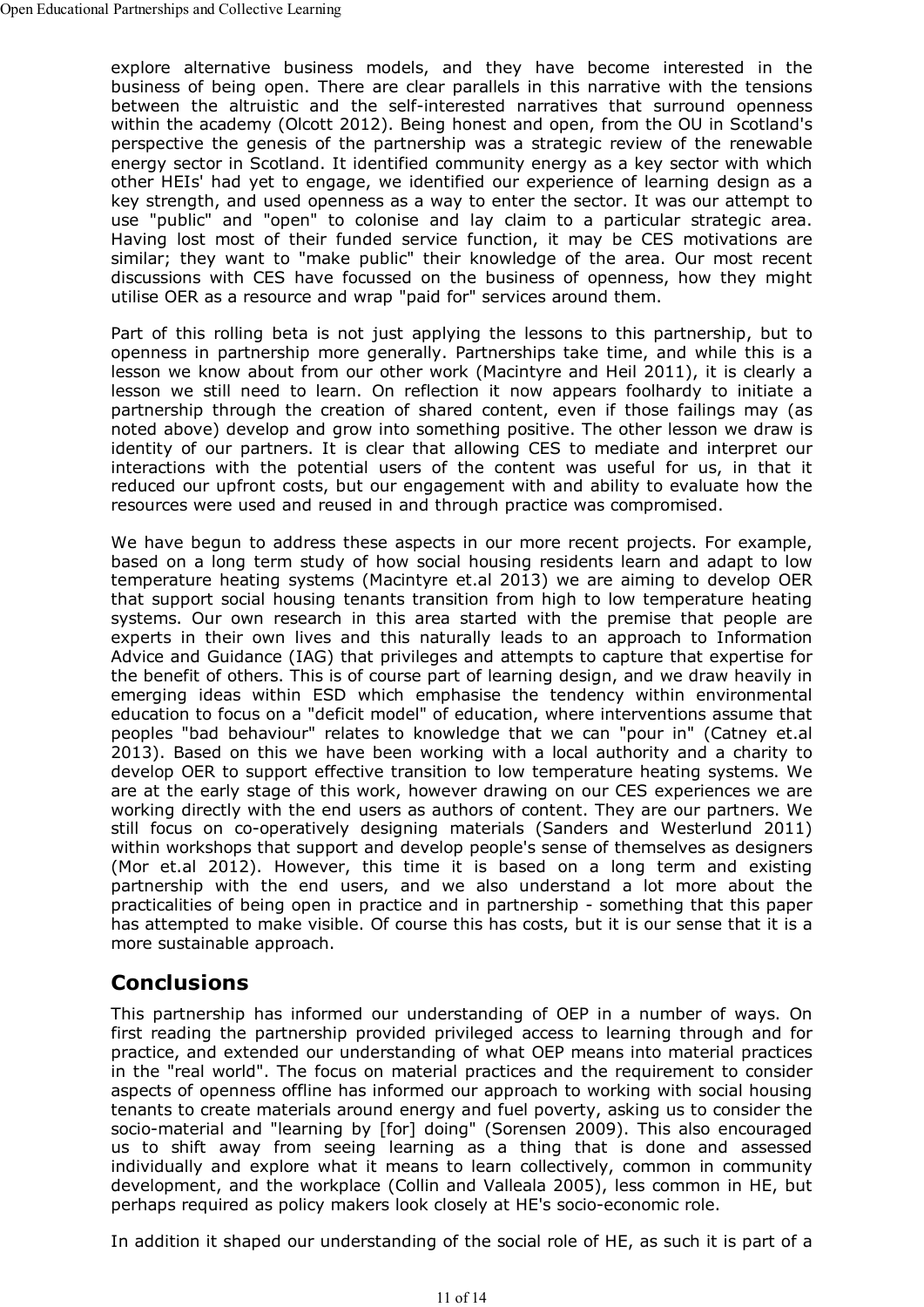clear shift to explore what openness means outside the academy (McGill et.al 2013). Specifically it asks about power, and whether present open policies and practices within HE are merely (re)creating openness in its own image - as owner, creator, or curator. Partnerships ought to shift the focus. Clearly new models are emerging that through partnership destabilise the idea of the academic author and authority within the design of content (Coughlan and Perryman 2013). Not just onto different sets of knowledge, it is also about the business of openness. From a business perspective the OU in Scotland offers a partner expertise in designing and developing material, and a robust platform - often a barriers to making material open and accessible (Lane 2012). At first the value of the proposition to the Third Sector is less apparent. Even though it may fit in with "the ethics" within voluntary organisations, their Intellectual Property (IP) is important, especially as Governments look to outsource to Third Sector who competitively tender for contracts. However, what we are discerning from our own work is that (just like in HE) Third Sector organisations are beginning to see openness as a source of competitive advantage, as it allows some organisations to appear to be the "natural" place to go for certain services.

One of our original goals was to look at how working with partners outside the academy might make the development OER and OEP more sustainable and more relevant. What we have found is that there is a role for partnership, but that role is not simply as about bringing in new materials, new markets and new finance. This paper suggests that open is not simply about content and licensing, it is also opening up educational practices more generally.

### **8. References**

Barry, A., Born, G., and WeszKalnys, G., (2008). Logics of interdisciplinarity, *Economy and Society,* 37(1), pp. 20-49

Bomberg, E. and McEwen, N., (2012). Mobilizing Community Energy. *Energy Policy,* 51 (1), pp. 435-444.

Catney, P., Dobson, A., Hall S.M., Hards, S., MacGregor, S., Robinson, Z., Ormerod, M. and Ross, S., (2013). Community knowledge networks: an action-orientated approach to energy research. *Local Environment,* 18(4), pp. 506-520.

Coughlan, Tony and Perryman, Leigh-Anne (2013). Beyond the ivory tower: a model for nurturing informal learning and development communities through open educational practices. *Revista de Universidad y Sociedad del Conocimiento (Globalisation and Internationalisation of Higher Education)*, 10(1), pp.312-326.

Crook, J. and Macintyre, R. (2011). *Online Peer Communities and Education for Sustainable Development: online discussions to offline actions,* Global Vision, Local Action: 4<sup>th</sup> International Conference on Education for Sustainable Development and Global Citizenship, Bournemouth University, 8 - 9 of September 2011

Collin, K. and Valleala, U. M. (2005). Interaction among employees: how does learning take place in social communities of the workplace and how might such learning be supervised, *Journal of Education and Work*, 18(4), 401-420

Elam, E. and Tropp, T., (2011). ESD Pedagogy: A Guide for the Perplexed. *Journal of Environmental Education,* 42(1), pp. 43-64.

Ellis, G. and Weekes, T., (2008). Making Sustainability "Real": Using Group-Enquiry to Promote Education for Sustainable Development. *Environmental Education Research,* 14(4), pp. 482-500.

Fenwick, T., Edwards, R., and Sawchuk P. (2011) *Emerging Approaches to Educational Research: Tracing the sociomaterial,* London, Routledge

Gourley, B. and Lane, A. (2009). Re-invigorating openness at The Open University: the role of Open Educational Resources, *Open Learning,* 24(1), pp. 57-65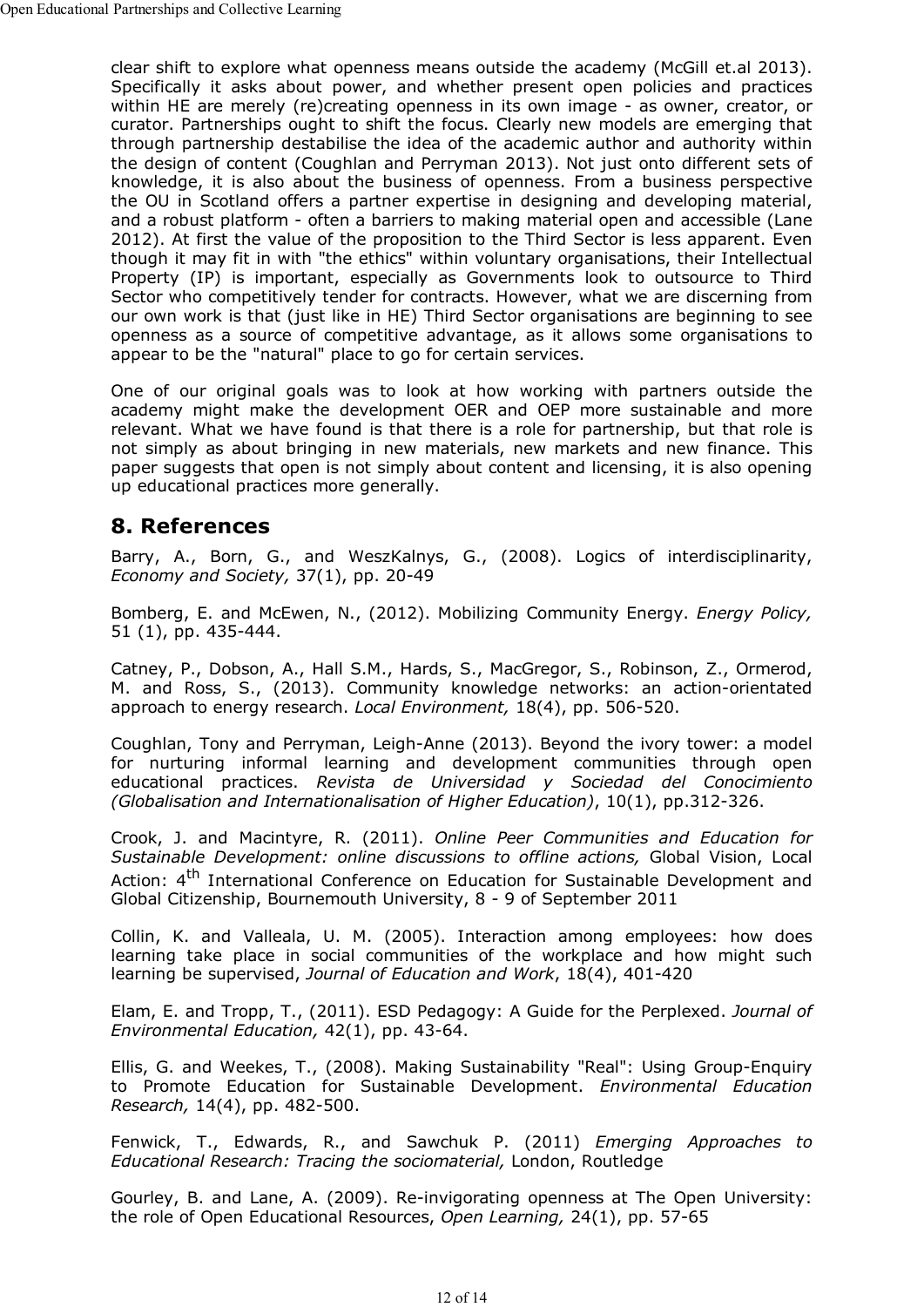Haigh, M.J., (2006). Promoting Environmental Education for Sustainable Development: The Value of Links between Higher Education and Non-Governmental Organizations (NGOs). *Journal of Geography in Higher Education,* 30(2), pp. 327-349.

Holbrook, J., (2009). Meeting Challenges to Sustainable Development through Science and Technology Education. *Science Education International,* 20(1-2), pp. 44-59.

Holtzblatt, K., Beyer, R. (2013). Contextual Design. In: Soegaard Mads and Dam, Rikke Friis (eds.),*The Encyclopedia of Human-Computer Interaction, 2nd Ed.* Aarhus, Denmark: The Interaction Design Foundation. Available online at http://www.interaction-design.org/encyclopedia/contextual\_design.html [accessed October 2013]

Lane, A. (2009). The Impact of Openness on Bridging Educational Digital Divides. *International Review of Research in Open and Distance Learning,* 10(5) http://www.irrodl.org/index.php/irrodl/article/view/637/1396 [accessed October 2013]

Lane, A. (2012) C*ollaborative Development of Open Educational Resources for Open and Distance Learning*, HE Academy, http://www.heacademy.ac.uk/assets /documents /oer/OER\_CS\_Andy\_Lane\_Collaborative\_development\_of\_OER\_for\_distance%20learning.pdf [accessed 16 August 2013]

Lee, V.S., (2011). The Power of Inquiry as a Way of Learning. *Innovative Higher Education,* 36(3), pp. 149-160.

Lee, V.S., (2012). What is inquiry-guided learning? *New Directions for Teaching* & *Learning,* 2012(129), pp. 5-14.

Liu, H, Macintyre, R and Ferguson, R., (2012) Exploring qualitative analytics for e-mentoring relationships building in an online social learning environment. In: *Second International Conference on Learning Analytics and Knowledge (LAK12)*, 29 April - 2 May 2012, Vancouver, Canada, http://oro.open.ac.uk/33632/1/LAK2012- HL-RM-RF.pdf [accessed October 2013]

McAndrew, P. and Cropper, K., (2010). *Open Learning Network: the evidence of OER impact*, In: Open Ed 2010: The Seventh Annual Open Education Conference, 2-4 November 2010, Barcelona, Spain.

McGill, L., Falconer, I., Littlejohn, A. and Beetham, H. (2013) JISC/HE Academy OER Programme: Phase 3 Synthesis and Evaluation Report. JISC, February 2013, https://oersynth.pbworks.com/w/page/59707964/ukoer3FinalSynthesisReport [accessed 18 September 2013]

Macintyre, R. and Heil, B., (2011) *Engineering Part Time Workplace Learning: Employers, the University and the Union*, Universities Association for Life-long Learning - Part Time: the new paradigm for higher education? University of Stirling, 20 - 22 of March, 2011

Macintyre, R, and Macdonald, J., (2011). Remote from what?' Perspectives of distance learning students in remote rural areas of Scotland, *International Review of Research in Open and Distance Learning,* 12(4), 1-16

Macintyre, R., Heil, B. McKenzie, J. S. (2013). *Understanding the 'Lived Experience' of Social Housing Tenants in Low Energy Housing*, AECB Annual Conference and AGM, University of Bradford, 12 - 13 of July 2013

Masterman, L. Wild, J. (2011) *JISC Open Educational Resources Programme: Phase 2 OER Impact Study*, http://www.jisc.ac.uk/media/documents/programmes/elearning /oer/JISCOERImpactStudyResearchReportv1-0.pdf [accessed 16 August 2013]